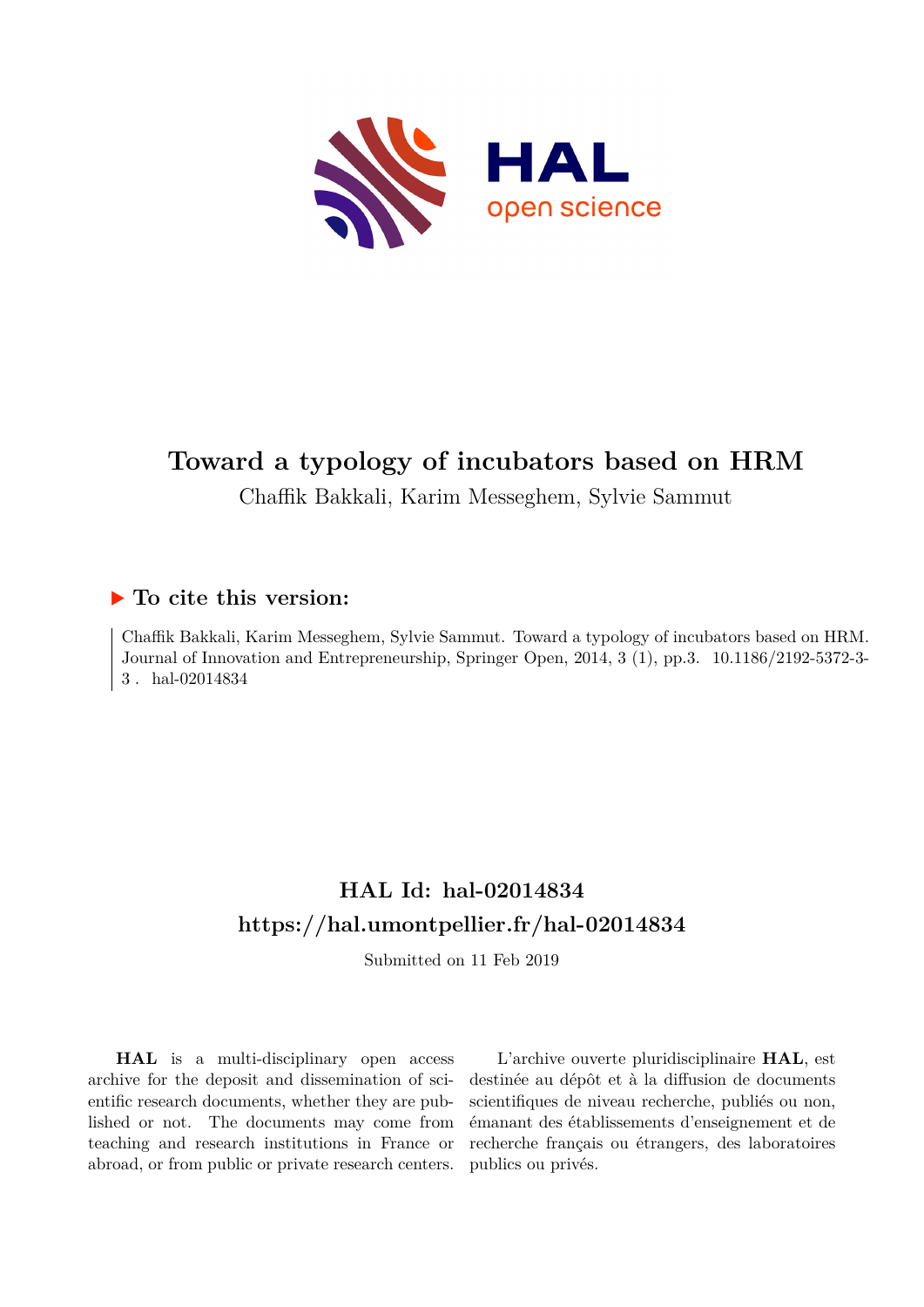## **RESEARCH RESEARCH CONSUMING ACCESS**

# Toward a typology of incubators based on HRM

Chaffik Bakkali, Karim Messeghem and Sylvie Sammut\*

\* Correspondence: [sylvie.sammut@](mailto:sylvie.sammut@univ-montp1.fr) [univ-montp1.fr](mailto:sylvie.sammut@univ-montp1.fr) Montpellier Research in Management Laboratory, Labex Entreprendre, Montpellier University UFR AES – Avenue Raymond Dugrand, Montpellier, Cedex 2, CS 59640 – 34960, France

### Abstract

The fact that there are major differences between one incubator and another has resulted in many authors working on multiple typologies. Although these typologies are relatively common in the literature, they all tend to use the same classification criteria (objectives of the structures, funding, etc.). In this article, we hope to broaden the viewpoint to human resource management (HRM) within incubators. We defend the theory that the differences between incubators are not only found at the level of their objectives or their funding, but also at the level of their HRM policies. Through conceptual reflection, we thus propose HR management that is specific to each type of structure, based on Pichault and Nizet's configurational approach (2000), as well as on Mahé de Boislandelle's social mix (1993).

Keywords: Business incubators; Typology; HRM

### Background

The issue of the performance of support structures is at the heart of political and economic concerns. Governmental measures today are based on rationalization of the means allocated to support new companies. However, incubators are still characterized by wide variety and considerable disparity in terms of performance. This is why in the literature there are many definitions of what exactly an incubator is. For example, we can cite Carayannis and Von Zedtwitz (2005), who define incubators as structures that propose five types of service: access to physical resources, secretarial services, access to financial resources, assistance with start-up procedures, and access to networks. For those authors, depending on the number of services proposed, a support structure can be considered to be an incubator in either the strictest or the loosest sense of the term or even not as an incubator at all: 'Some incubators offer all five of these services: these are incubators in the strong sense of the term. Organizations that offer only four services are considered incubators in the weak sense of the term. Organizations that offer fewer than four of these services lack too many elements of incubation and should no longer be called incubators' (Carayannis and Von Zedtwitz 2005, p. 105).

This definition, which is based on the number of services proposed, is only one of the many. There are a great many others, based on other criteria: the objectives of the incubator, public or private funding, target public, etc. However, incubators have not yet been approached in the literature from the point of view of human resource management. Incubators, like all types of organization, must deal with the management of their human resources. How should such resources be managed? Is it not necessary to adapt HR management practices to the type of structure involved?



 $\circ$  2014 Bakkali et al.; licensee Springer. This is an Open Access article distributed under the terms of the Creative Commons Attribution License [\(http://creativecommons.org/licenses/by/2.0\)](http://creativecommons.org/licenses/by/2.0), which permits unrestricted use, distribution, and reproduction in any medium, provided the original work is properly cited.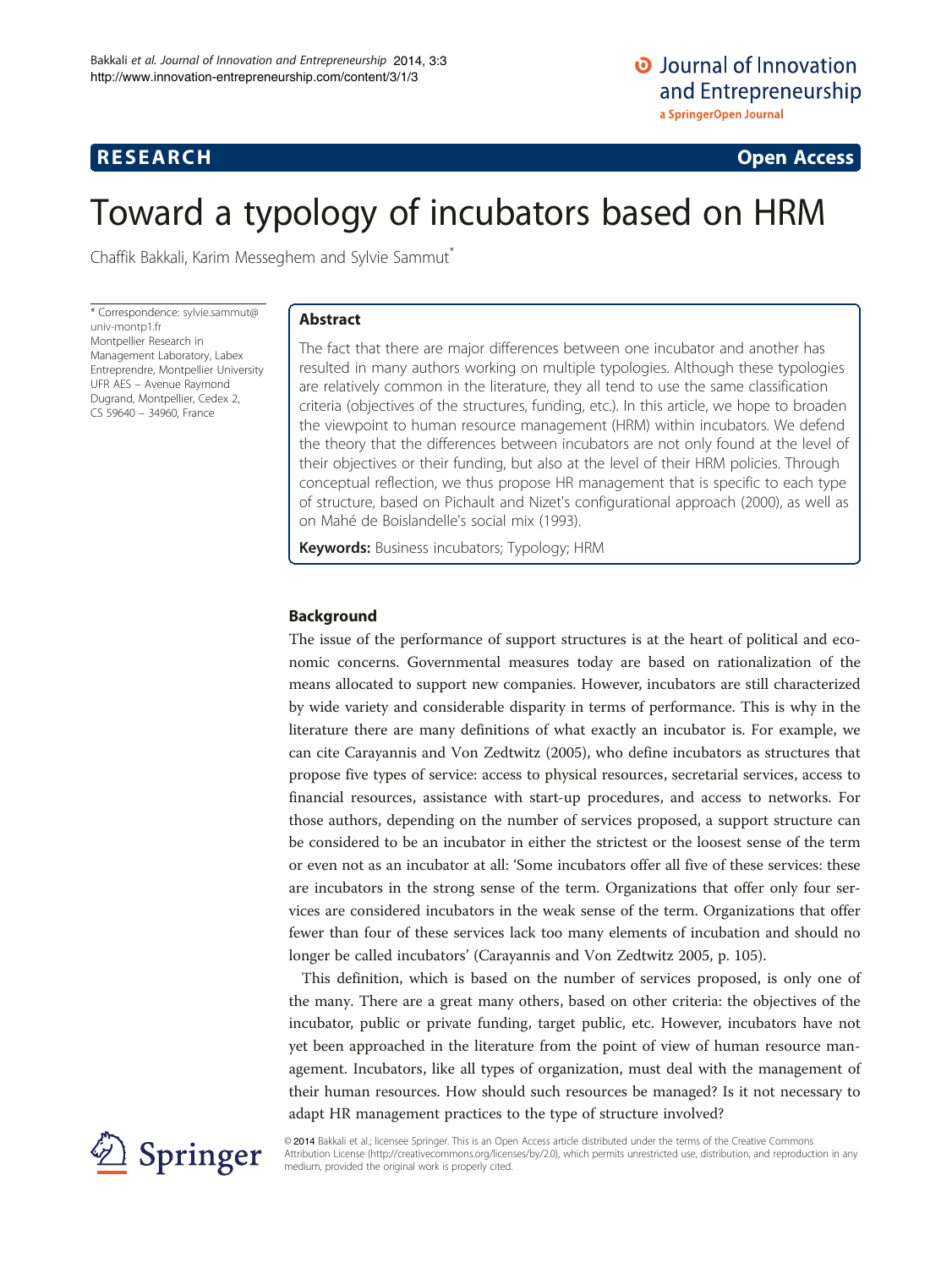The aim of this paper is to propose a differentiation of HR management practices in relation to the type of incubator. We will use as our basis the theory of configurations that focuses on fit between organizational characteristics and managerial practices. This conceptual reflection will combine two research fields that are not generally combined: human resource management (HRM) and entrepreneurship (Barrett and Mayson 2008).

In the Section 'Diversity in business incubators', we will focus on the diversity that can be found in business incubators. In the Section 'Differentiation in HR management within business incubators', we will try to define the HR management modes specific to each type of incubator, in the form of proposals.

### Results and discussion

#### Diversity in business incubators

Not all incubators are identical. They have a wide range of different objectives and characteristics. These differences can be identified in the literature by means of a number of typologies.

As pointed out by Aaboen (2009), there are differences between incubators in terms of the objectives they have and the types of organization they retain. Because of these differences, starting up a business is characterized by a wide range of support structures. Although sometimes this diversity is accused of hindering the support by reducing its visibility for the business creator, the study by Boter and Lundström (2005) shows that the opposite is in fact true: despite the large number of assistance structures, people with projects manage to find the structure best suited to their needs.

According to Grimaldi and Grandi (2005), this variety can be explained by the desire of incubators to adapt to the diversity found in the needs of new businesses. Moreover, just as companies adopt different business models, incubators do the same, developing a wide variety of incubating models. More specifically, there are two incubating models: one aims to support small business creation projects by reducing start-up costs, while the other aims to support ambitious business creation projects by speeding up the start-up process. This difference plays a part in reinforcing the diversity found in the key players in business support.

This diversity is taken into account in the literature through the proposal of different typologies. Although we are by no means being exhaustive, in this paper we can present some of the most commonly found typologies in the literature. The first typology identifies five types of incubators: regional incubators, university incubators, virtual incubators, independent commercial incubators, and internal business incubators. This typology is often quoted in the literature as being used as the basis for several works (Carayannis and Von Zedtwitz 2005; von Zedtwitz 2003; von Zedtwitz and Grimaldi 2006). It was established on the basis of the strategic objectives of incubators. The first two are not generally aiming to make a profit. Their focus is more on economic and technological development. As for virtual incubators, they are more focused on the Internet and ICT sectors, with the aim of making large profits but with a reasonably high risk factor. On the other hand, although independent commercial incubators and internal business incubators also hope to make a large profit, these last two generally have a lower risk factor.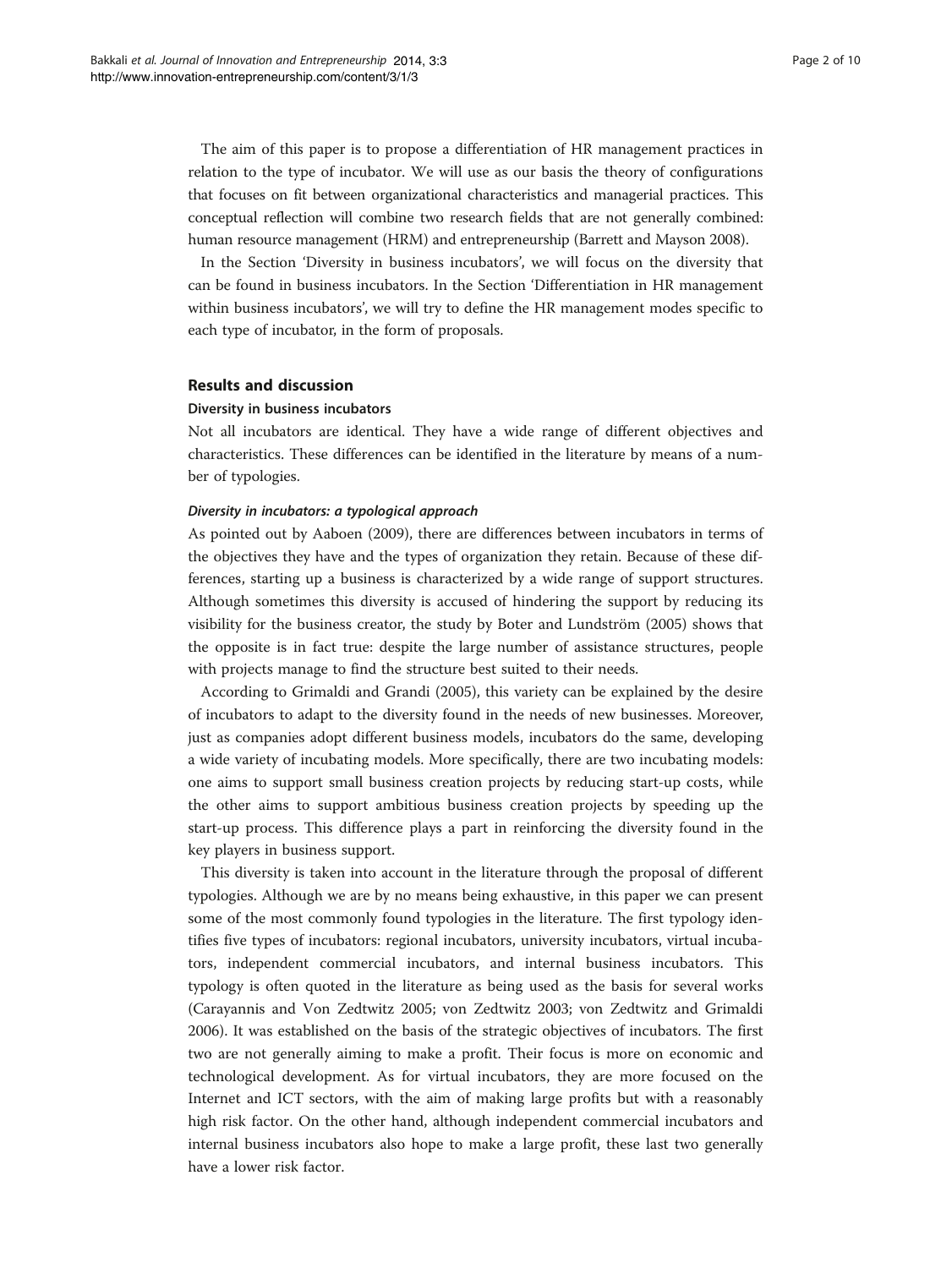Grimaldi and Grandi (2005) propose a typology that is also based on the objectives of incubators, but which also includes a historic aspect. In this way, the centers of innovation were the first to appear, in the 1980s. They were generally created by public institutions hoping to encourage economic development. This involved promoting entrepreneurship, as well as reducing the rate of failure of young companies. To do so, centers of innovation proposed a certain number of services, such as infrastructures and technical and managerial consultancy. The next to appear were university incubators, when the public authorities understood that economic development also needed closer relations between the world of science and the world of business. In relation to the centers of innovation, the university incubators were more focused on technology transfer from universities to businesses. At the end of the 1990s, existing incubator structures were brought into question with regard to their actual efficacy. In addition, the technological revolution that started with the emergence of the Internet and information technology brought about a change in the incubation model with, among other things, a need for quick access to the market and capital. Both these elements made it possible for a final category of structure to emerge: private sector incubators. Unlike the types of incubator mentioned above, this new type was profit-based. This meant that either their services were billed or that a fraction of the profits made by the incubated firms was paid to the incubator. Private incubators can also be divided into two types: private business incubators and private independent incubators. The former were created by large companies with the aim of promoting intrapreneurship and spin-offs. The latter were launched either by an individual, or by a group, hoping to help and invest in young businesses.

Aernoudt (2004) also retained a historical approach, identifying several types of incubator. According to him, mixed incubators were the first to appear in the 1950s. These incubators offered businesses different types of service, regardless of their sector of activity: traditional, high tech, service industry…. Then, two new types of incubator developed: economic development incubators in the 1980s and technological incubators in the 1990s. The former focused on reducing disparity between the various regions, while the latter were more oriented toward technological innovation. Aernoudt (2004) also highlighted the very recent emergence of two new types of incubator. The first, the social incubator, aims to encourage the development of projects with a highly social dimension, such as those aiming to integrate certain population categories, and preserve the environment. The second type corresponds to fundamental research incubators. As their name indicates, their primary aim is to make possible the promotion of research projects from fundamental science fields, even though this is not always easy.

Albert et al. (2003) propose a typology of incubators based on several criteria: the final aim (for profit or not), the dominant activities of the projects (general or high tech), and aims (economic development, promotion of technology, etc.). These different criteria allow the authors to identify four types of structure: economic development incubators, academic and scientific incubators, business incubators, and private investment incubators. Without going into the details of all the criteria, let us simply note that the first two types of structure are not for profit, contrary to the last two. We should also note that only economic development incubators support general projects, while the other three specialize in high tech projects.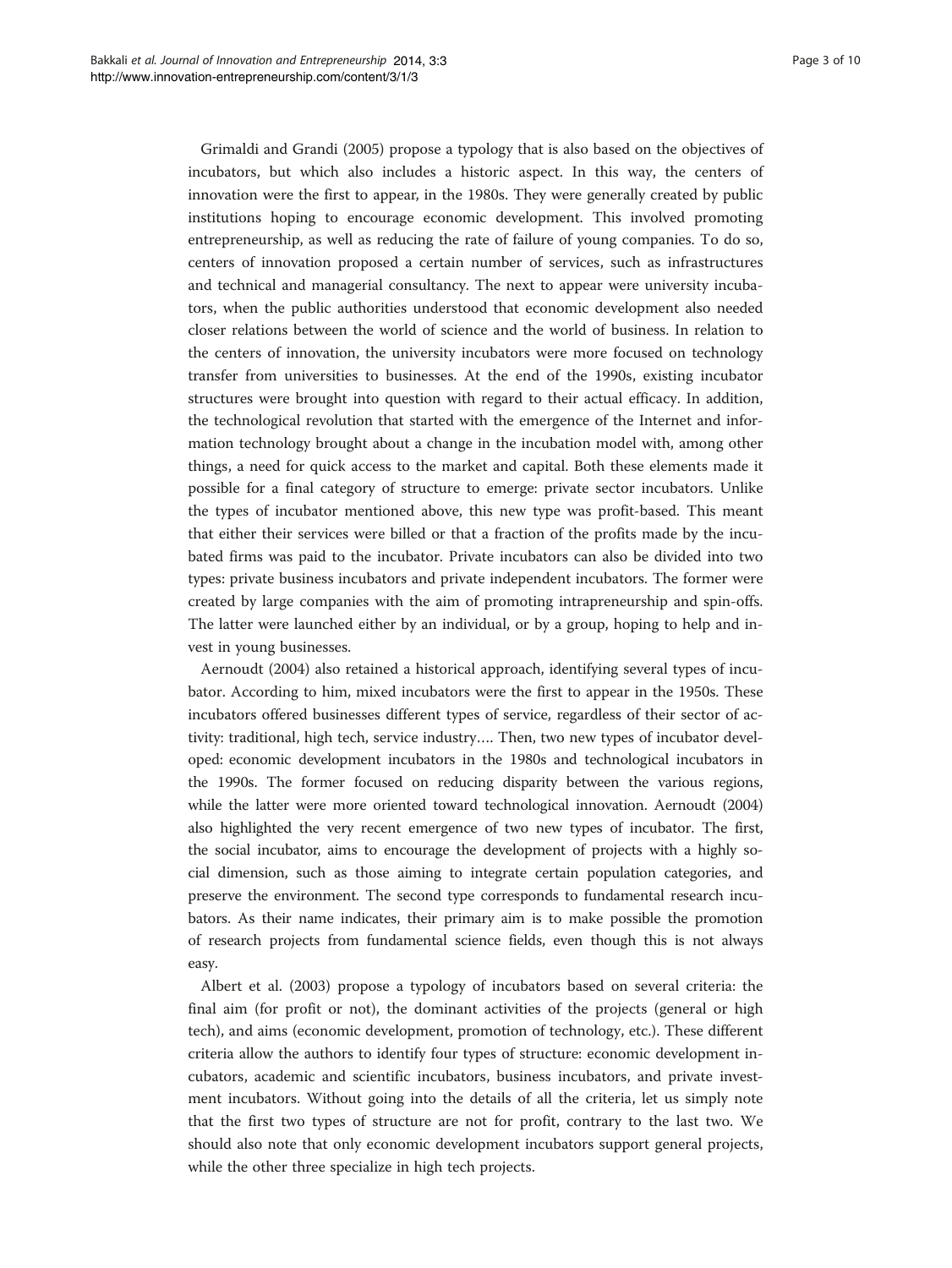The typologies cited clearly show that there is divergence regarding the different types of incubator. Nevertheless, these typologies tend to be based on relatively similar classification criteria. Table 1 summarizes the main typologies of incubators that can be found.

'Attempts have been made to classify incubator types. This is not as easy as it sounds, however, inasmuch as no two incubators are exactly alike. Although the general goal of incubators is to develop firms and stimulate entrepreneurship, different incubators have different priorities' (Bøllingtoft and Ulhøi 2005, p. 270). This is why the literature on incubators is marked by such a large number of different typologies.

However, in our opinion, these typologies suffer from two main limitations. The first comes from the fact that the typologies do not all use the same definition for an incubator (Böhringer 2006). As pointed out by Aernoudt (2004), the definition of what an incubator is varies from one country to another. As a result, caution is required when using typologies and it is necessary to verify that the typology corresponds to the context of the study.

Let us take France as an example. In our opinion, there are no typologies that are perfectly suited to this context. We can explain this by the fact that a few typologies have been elaborated solely on the basis of the French context. Some are the result of comparisons between several countries. This is the case, for example, in the typology set out by Albert et al. (2003), which developed from a comparison of four countries: the United States, Great Britain, Germany, and France. Even though this typology obviously comes close to the French context, it is still not totally adapted. Two of the four types of incubators (business incubators and private investment incubators, to be

| <b>Authors</b>                     | <b>Classification criteria</b>                                                                | <b>Typologies</b>                  |  |
|------------------------------------|-----------------------------------------------------------------------------------------------|------------------------------------|--|
| Carayannis and Von Zedtwitz (2005) | The strategic aims of incubators                                                              | Regional incubators                |  |
| von Zedtwitz and Grimaldi (2006)   |                                                                                               | University incubators              |  |
| von Zedtwitz (2003)                |                                                                                               | Virtual incubators                 |  |
|                                    |                                                                                               | Independent commercial incubators  |  |
|                                    |                                                                                               | Incubators internal to businesses  |  |
| Grimaldi and Grandi (2005)         | Objectives of incubators,<br>with a historical dimension                                      | Centers of innovation              |  |
|                                    |                                                                                               | University incubators              |  |
|                                    |                                                                                               | Private business incubators        |  |
|                                    |                                                                                               | Private independent incubators     |  |
| Aernoudt (2004)                    | Objectives of incubators, with a<br>historical dimension                                      | Mixed incubators                   |  |
|                                    |                                                                                               | Economic development incubators    |  |
|                                    |                                                                                               | Technological incubators           |  |
|                                    |                                                                                               | Social incubators                  |  |
|                                    |                                                                                               | Fundamental research incubators    |  |
| Albert et al. (2003)               | Multi-criteria: finality pursued,<br>dominant activities in the<br>projects, objectives, etc. | Economic development incubators    |  |
|                                    |                                                                                               | Academic and scientific incubators |  |
|                                    |                                                                                               | <b>Business incubators</b>         |  |
|                                    |                                                                                               | Private investment incubators      |  |

#### Table 1 Typologies of incubators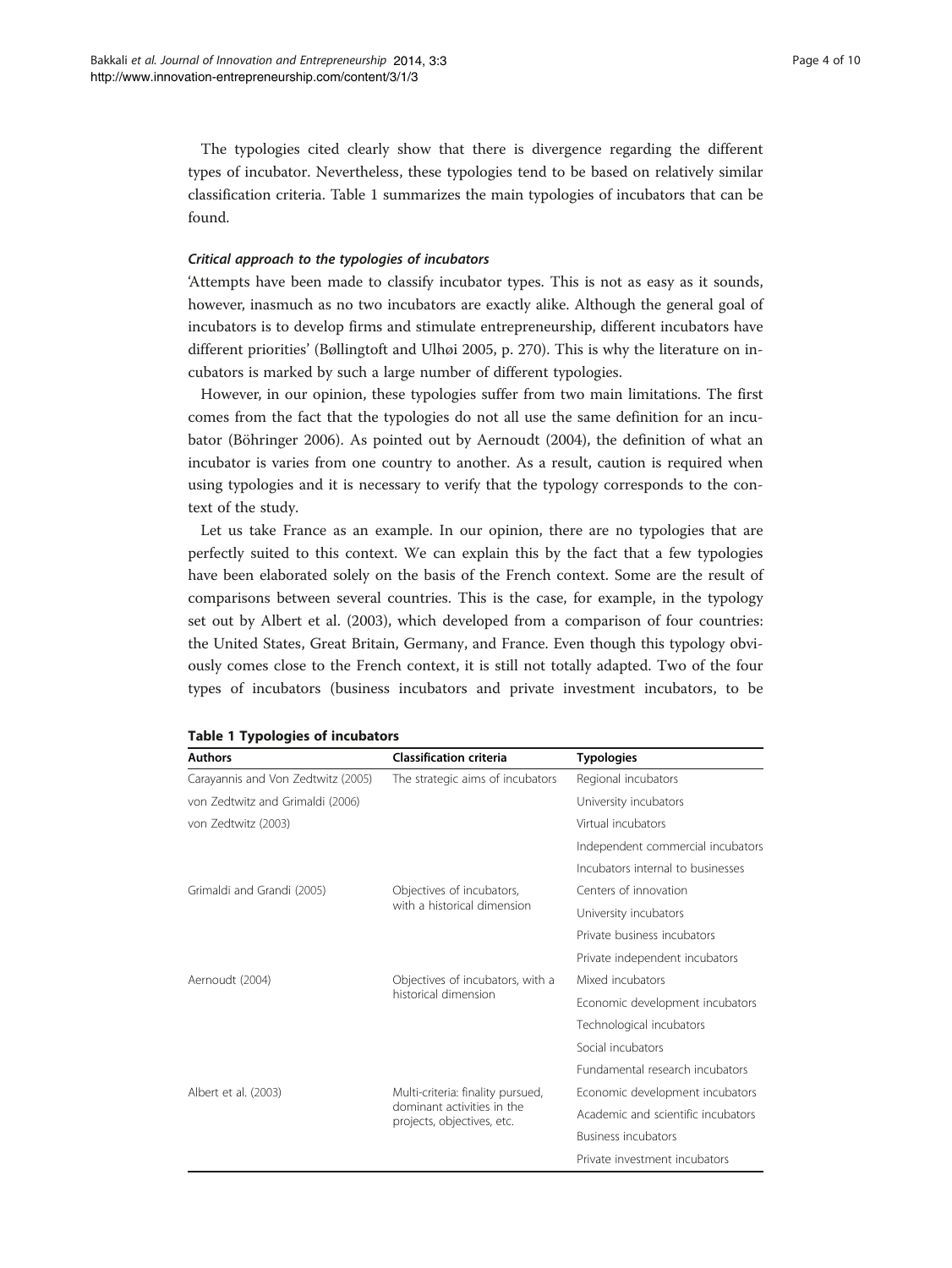specific) are, in fact, relatively underdeveloped in France. They are more common in the United States, where they represent a significant number of the incubators operating in the country. It thus appears justified that we raise questions regarding the pertinence of retaining these two types of incubator in the French context.

The second limitation lies in the criteria retained for establishing the typologies of the structures. They are very similar to each other and have little diversity. Hackett and Dilts (2004), in the literature review that they did on incubators, identify four classification criteria used in the typologies: the nature of the businesses supported (spin-offs, start-ups…), the activity of these companies, the activity of the incubator (economic development, profit…), and the incubator's main source of funding. Recent typologies also tend to focus exclusively on the last two criteria. This is the case of most of the typologies that we have already mentioned (Aernoudt 2004; Albert et al. 2003; Carayannis and Von Zedtwitz 2005; Grimaldi and Grandi 2005; von Zedtwitz 2003; von Zedtwitz and Grimaldi 2006).

In our opinion, both these criteria, although important, have been given too significant a role to play in existing typologies as they result in other equally pertinent criteria being sidelined. The criterion focusing on the means of funding for incubators is the one that tends to be used the most. Certain works are based solely on the distinction between public and private funding. As an example, we can cite Cooke et al. (2006) who, in their work, classify the services proposed by the incubators by identifying three types of structure: public sector, private sector, and mixed sector.

Greater understanding of how incubators operate nevertheless means multiplying the points of view. This is one of the reasons why the report by Ernst and Young (2003) on incubators is based on three different typologies. The first focuses on the position of incubators in the chain of promotion/creation. The result is three types of incubator, depending on the orientation retained: promotion of technology, local development, or mixed. The second classification takes into account the sector of activity of the businesses being supported, with, once again, three types of structure: general, multi-sector, or specialized. Finally, the third typology is the result of evaluations of incubators. This evaluation made it possible to identify three incubator profiles, depending on the state of their performance indicators: 'homogenous profile', 'plan of action profile', or 'dilemma profile'. Thus, Ernst and Young (2003) opened the way for greater diversity in the typologies of incubators. We believe that it is necessary to continue in this vein, by adopting new classification criteria: 'meaningful classifications may be created by focusing on items such as the competencies of the incubator, the incubator's level of development, and the incubatees' level of potential. Theoretically grounded and tested typologies that use these metrics have the potential to be much more useful for future research than extant taxonomies' (Hackett and Dilts 2004, p. 71).

The work of the European Commission (CSES 2002) moves in this direction, classifying incubators in a matrix composed of two axes: the level of assistance provided and the level of technological specialization. This matrix then makes it possible to highlight nine types of incubators. By stating that the knowledge required is not the same for all business incubators, Becker and Gassmann (2006) are even more in line with the idea originally developed by Hackett and Dilts (2004). Becker and Gassmann (2006) effectively propose a classification for business incubators based on the type of knowledge required: entrepreneurial knowledge, organizational knowledge, technological knowledge, and additional knowledge of the market. We would like to continue in this vein,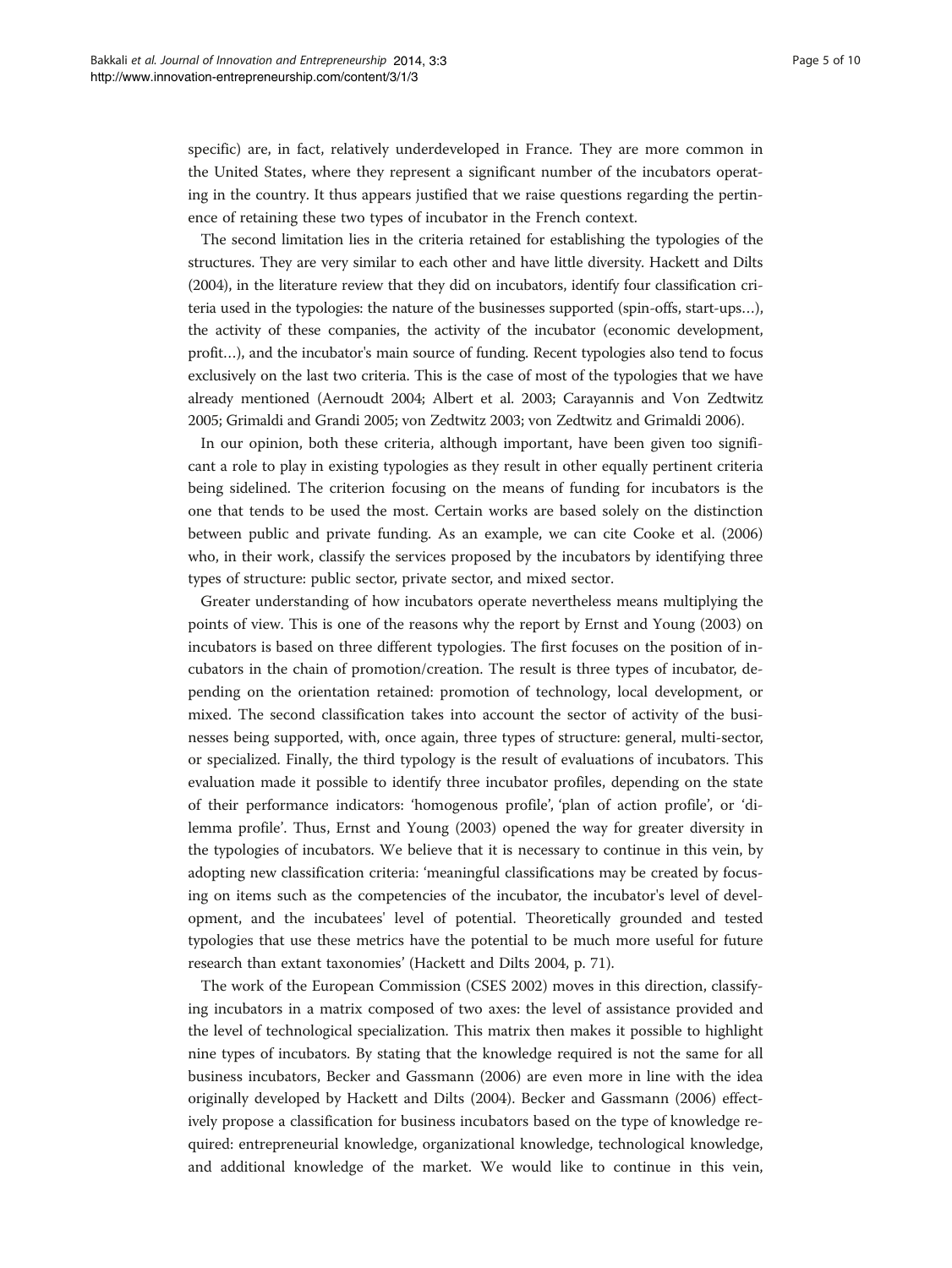proposing a typology for incubators that is based on criteria that are more oriented toward human resource management.

### Differentiation in HR management within business incubators

In this second section, we will be highlighting the differences that can be found from one business incubator to another in terms of HRM. To do this, we will make use of two types of work: the configurational approach by Pichault and Nizet (2000) and Mahé de Boislandelle (1993) social mix.

We believe that beyond the type of structure, organization mode can be associated with HRM practices.Pichault and Nizet (2000) defend this hypothesis by retaining a configurational and contextual approach in the Pettigrew (1987) sense of the terms. The following insert summarizes the five models of HRM that appear within specific organizational configurations.

Insert 1 – Pichault and Nizet's contextual model (2000)

The arbitrary model. Informality predominates and it is the director who takes on the main areas of HRM alone. For example, staff assessments are done intuitively and communication is centralized and thus very informal. The corporate culture is characterized by the culture of the house. This type of HRM model is found above all in SMEs. The corresponding organizational configuration is entrepreneurial.

The objectivizing model. Pichault and Nizet define this as an 'attempt to systematize the various dimensions characteristic of human resource management' (p. 119). These are the impersonal criteria that govern social relations. They apply uniformly to most of the members of the organization. For example, staff assessments are based on a description of functions with application of uniform criteria. Applying rules and respecting hierarchical authority are what is most appreciated. The corresponding organizational configuration is that of mechanistic bureaucracy.

The individualizing model. Personalization of the link with employees is the key to this and the criteria are negotiated in the context of interpersonal agreements between the hierarchical lines and operators. The concept of competence is the pivot in HRM, with 'made-to-measure' training a key element in the management of skills, the aim of which is to fortify the employability of each employee. The corresponding organizational configuration is the adhocracy.

The conventionalist model. The members of the organization are qualified and master the various aspects of HRM in an informal manner. Nevertheless, they are collectively in agreement with regard to the need to define the framework and modalities for their existence. Formal standards are accepted on a temporary basis and are the result of debates, votes or elections. The corresponding organizational configuration is the professional bureaucracy.

The value-related model. The HRM is founded on giving of oneself, with constant reference to the values that are the foundation of the organization. It is thus a common project that dominates and that is the factor for identification. For example, the role of training is to allow trainees to acquire common values. The corresponding organizational configuration is missionary.

Source: Messeghem and Pierson (2003).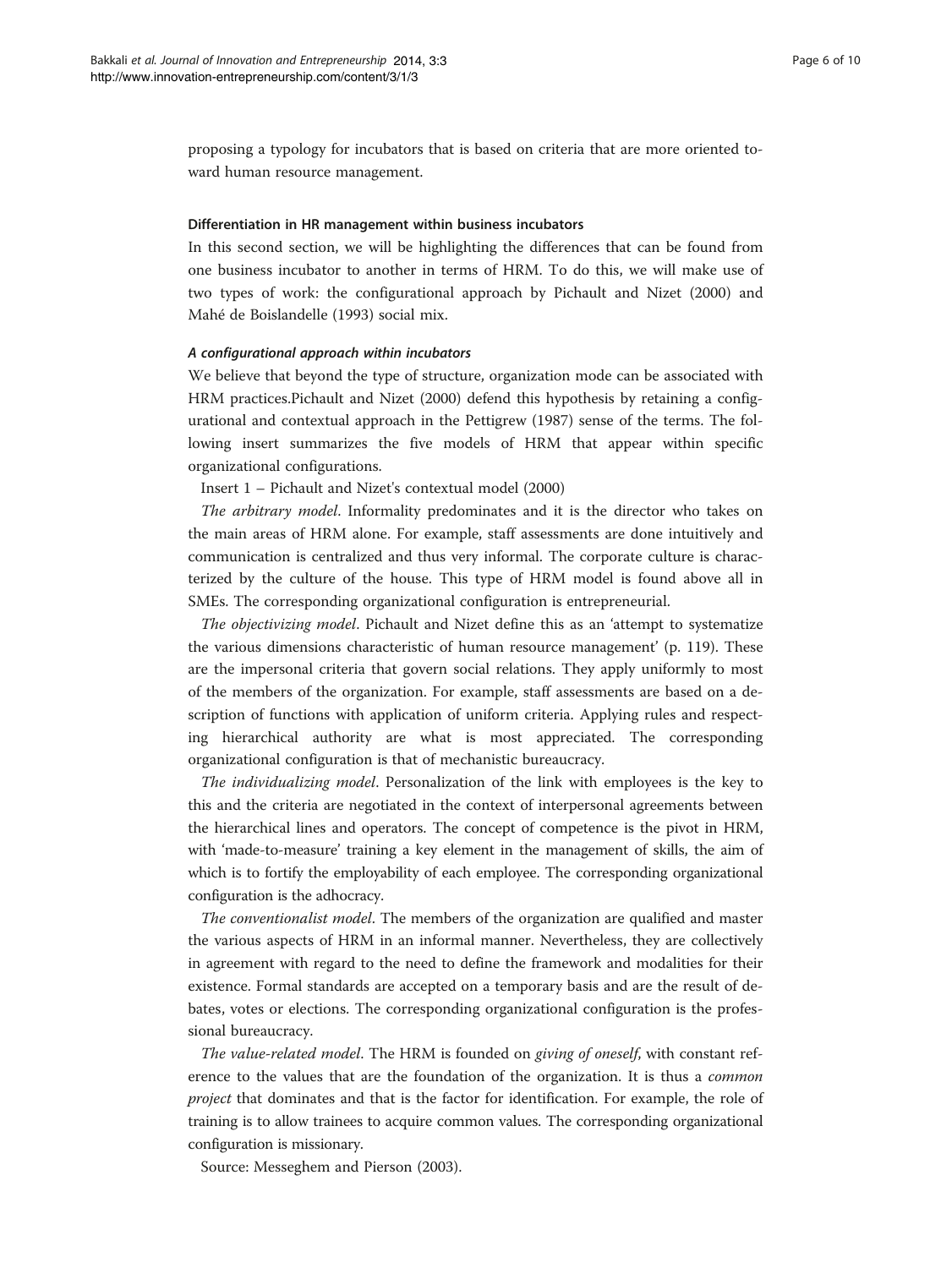These five contextual models show the existence of variations within HRM depending on the organizational configuration. Pichault and Nizet (2000) suggest grouping together the practical differences in HRM between the five models on the basis of three elements: the level of formalization of the criteria adopted for HRM practices, their degree of flexibility and their degree of either centralization or decentralization. Using these three points as the basis, it is possible to show the differences between the various types of incubator through the differences in HRM practices. By taking the Pichault and Nizet (2000) model as our inspiration, we propose associating each of these organization configurations with the business focus of the incubates (Table 2).

Missionary structures generally support social projects. This type of structure defends values, beliefs, and ideologies based on social well-being, which does not exclude the search for the creation of value. Missionary structures must therefore employ people who share this ideology. Their commitment can be seen as a gift of self. HRM based on values will therefore by the surest way, as it will make it possible to federate the employees.

Entrepreneurial structures are very often specialized in a given sector of activity, particularly through their small size and poor amount of resources. They are focused on their director, who can also be their founder. The small size of these organizations also means that the directors take on the role of direction and support. Their vision of business assistance will determine which methods are retained by other employees that have been trained. The means of operation is very informal. HRM practices are developed little and tend to be limited to simple management of personnel.

At the opposite end of the spectrum to entrepreneurial structures are mechanistic structures, which are larger in size and have a sufficient amount of resources. In this type of incubator, standards play a preponderant role. They set the framework for operations and reduce creative capacity in terms of support. Reporting systems (such as reporting for a chamber of commerce or professions to its regional chamber) tend to standardize the internal incubation process. HRM will be very formalized and based on impersonal rules.

Professional structures are developed within an academic environment. They aim to promote on the market the discoveries made by researchers. The university culture dominates. Employees must understand the standards and values of professional

|                    | <b>Missionary</b><br>structures              | Entrepreneurial<br>structures                    | <b>Bureaucratic</b><br>structures   | Professional<br>structures     | <b>Adhocratic</b><br>structures              |
|--------------------|----------------------------------------------|--------------------------------------------------|-------------------------------------|--------------------------------|----------------------------------------------|
| Projects supported | Social                                       | Specialized in a<br>single sector<br>of activity | Several sectors<br>of activity      | Academic                       | Technological                                |
| HR management      | Value-related<br>model                       | Arbitrary model                                  | Objectivizing<br>model              | Conventionalist<br>model       | Individualizing<br>model                     |
| Criteria adopted   | implicit<br><i>(reference)</i><br>to values) | Nonexistent                                      | Formalized<br>according<br>to rules | Formalized<br>following debate | Formalized in an<br>interpersonal<br>context |
| Formalization      | l ow                                         | Low                                              | High                                | Variable                       | High                                         |
| Flexibility        | High                                         | High                                             | l ow                                | Variable                       | High                                         |
| Decentralization   | Conditional                                  | Low                                              | Low                                 | Decentralized                  | Intermediate                                 |

Table 2 HR management practices and incubators

Adapted from Pichault and Nizet (2000).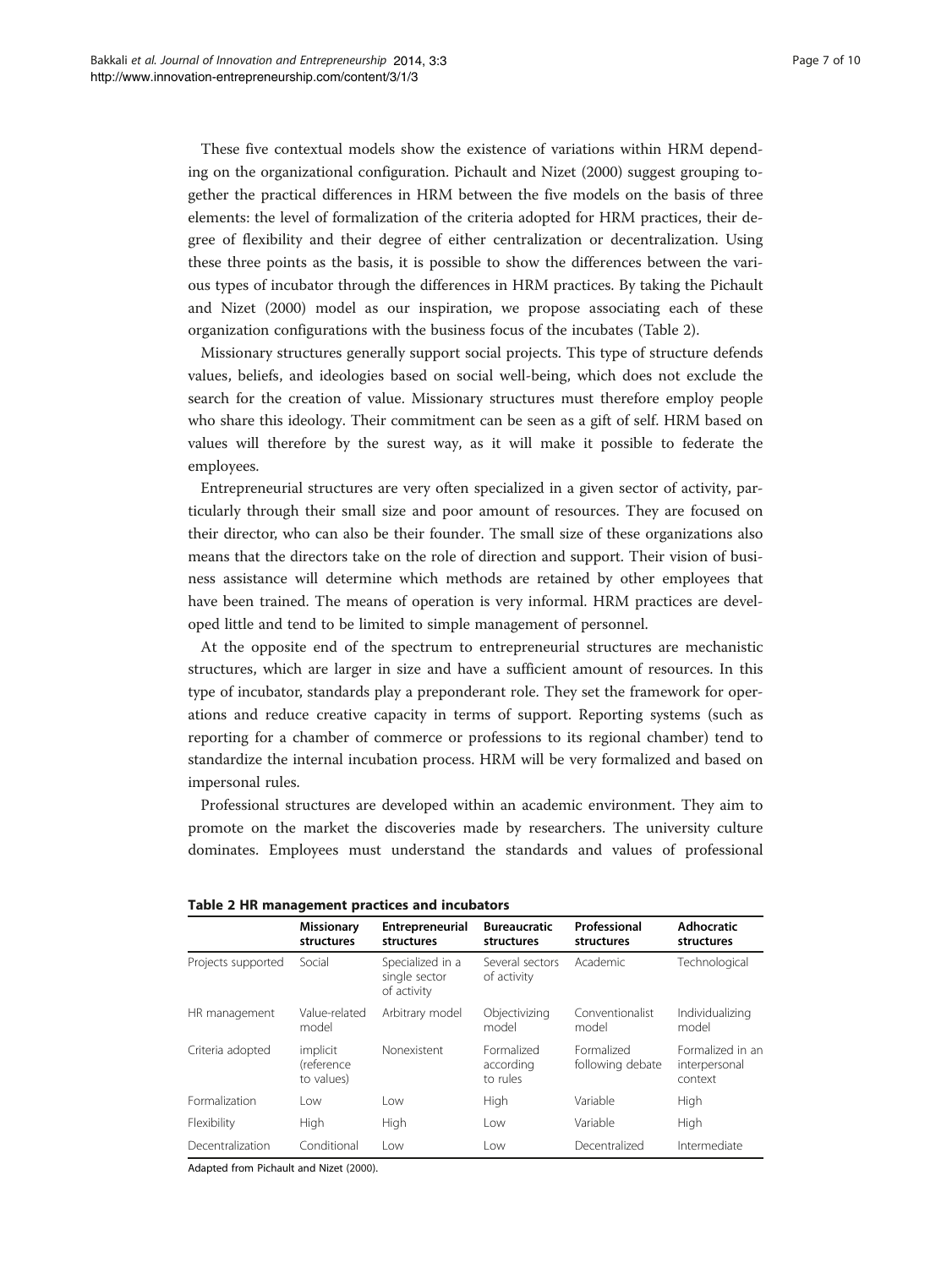organizations, while also satisfying the entrepreneurial issues associated with promoting opportunities. HRM practices are developed in a collegial manner.

Adhocratic structures propose support to business creators who develop innovative projects with a strong technological content. They must propose a framework that makes it possible to stimulate innovation. The employees combine technological and economic expertise. These structures put the emphasis on individualizing management 'focusing on personalizing ties between employees' (Pichault and Nizet 2000, p. 128).

By cross-referencing incubators and HRM practices, it is possible to make a proposition that nevertheless needs to be validated. We will now propose a means of going even further, by studying the differences between incubators in the main fields of HRM (hiring, training, etc.).

As a means of explaining how incubators work, Aaboen (2009) proposes an analogy with service industries for professionals. These firms deal with the customer relations management process through qualified personnel composed of workers with knowledge. Completing their missions supposes management of human resources. To analyze this human resource management within incubators, we propose an analogy with small and medium enterprises (SMEs). We can justify this analogy through several elements.

First, the resemblance in terms of size seems clear. Like the SMEs that they support, business incubators are often small in size. As a result, just like SMEs, the human resources function is not necessarily materialized through an HR department (Mahé de Boislandelle 1993). HRM thus cannot be approached in the same way as in a large company, which generally has specialized employees performing these tasks. So, for a more detailed analysis of the HRM practices of incubators, we can use as our basis the model developed by Mahé de Boislandelle (1993) for SMEs. This systemic model leads to four axes: employment, pay, promotion, and participation:

- 1. The employment policy refers essentially to the hiring of employees. This is not an easy task and incubators can be confronted with a high turnover rate. Should the focus be placed on hiring project managers who already have entrepreneurial experience? Or should it be on hiring those with functional or technological expertise? The personnel responsible for supporting projects can combine a high level of education with entrepreneurial experience. This profile may play a part in reinforcing the credibility of the assistance in the eyes of the person with the project (Aaboen 2009).
- 2. The pay policy can be seen from the point of view of a reward or incentive system. Incubators do not always have the means to implement an adapted pay policy to gain the loyalty of their employees. The structures are very often not for profit and rely on funding in the form of subsidies, the long-term availability of which is not guaranteed. Call for tender logic may encourage short-term logic in terms of pay policies.
- 3. The promotion policy 'covers all the actions, deliberate or accepted by the company, designed to enrich the life of each employee in terms of knowledge, know-how, material and psychological comfort in the workplace, status and social recognition' (Mahé de Boislandelle 1993, p. 115). Skill management is one of the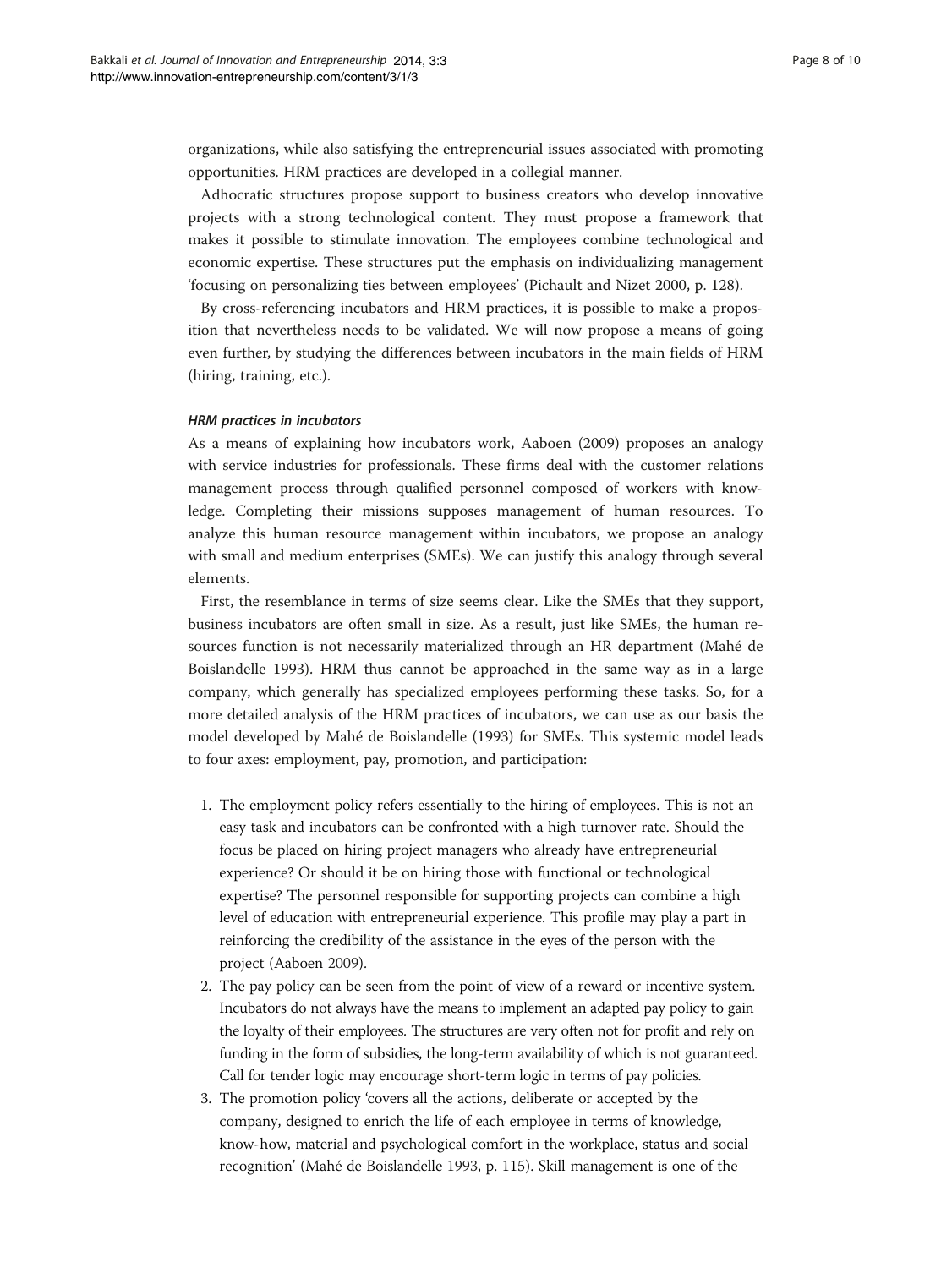key aspects of the promotion policy. Developing skills is essential, particularly in order to face up to changes associated with the institutional framework of business creation. In the last few years, business creation has changed considerably, as in France for example, with the adoption of the auto-entrepreneur status or the implementation of the system 'Nouvel Accompagnement pour la Création et la Reprise d'Entreprise' (new support for the creation and takeover of businesses, NACRE). As a result, training and certification of employees is an effective means for incubators to face up to these changes. Organizations such as APCE (agency for the creation of businesses) in France play a part in training employees through seminars and online tools.

- 4. The participation policy is 'the superior form of promoting employees within an organization.' For Mahé de Boislandelle (1993), this refers in particular to management style, which can be one of four different forms:
	- (a)The directive style: the emphasis is placed on respecting instructions
	- (b)The persuasive style: consists in explaining decisions and giving encouragement
	- (c)The participative style: based on agreement
	- (d)The delegative style: accompanied by decentralization

The proximity between the director of the incubator and the employees can make it easier to associate them with the decision-making process. The nature of the activity can lead to power being delegated to project managers with considerable experience. The participative and delegative styles will thus find promising ground. As a result of the diversity found in incubators, we defend the idea that the four axes in the social mix do not take the same form from one type of structure to another (Table 3).

### Conclusions

Several authors have shown interest in classifying incubators by developing diverse typologies. However, the fact remains that most typologies are based on relatively similar classification criteria. As a result, the typologies are often poorly differentiated. It thus seems necessary to diversify the classification criteria further so as to improve our understanding of incubators.

The main result of this research is that we propose a typology for incubators that associates the aims and practices of HRM. Few works have focused on how HR

| TADIE 3 JULIAI IIIIA ANU IIILUDALUIS |                                  |                                                         |                                                         |                                                                       |                                                                        |  |  |  |
|--------------------------------------|----------------------------------|---------------------------------------------------------|---------------------------------------------------------|-----------------------------------------------------------------------|------------------------------------------------------------------------|--|--|--|
|                                      | <b>Bureaucratic</b><br>structure | Professional<br>structure                               | <b>Adhocratic</b><br>structure                          | Entrepreneurial<br>structure                                          | <b>Missionary</b><br>structure                                         |  |  |  |
| axis                                 | Employment General hiring        | Hiring scientists<br>with entrepreneurial<br>experience | Hiring scientists<br>with entrepreneurial<br>experience | Hiring specialists<br>in a given sector                               | Hiring generalists<br>with experience<br>in social<br>entrepreneurship |  |  |  |
| Promotion<br>axis                    | Institutionalized<br>training    | Training at the<br>hands of<br>professionals            | Training focused<br>on well-being                       | Little training,<br>knowledge hand<br>down to future<br>'generations' | l ittle<br>institutionalized<br>training,<br>socialization             |  |  |  |
| Pay axis                             | Salary<br>determined<br>a priori | Salary determined<br>a priori                           | Based on the<br>number of start-up<br>creations         | No pay policy                                                         | Ouestion seen<br>to have little<br>legitimacy                          |  |  |  |
| Participation<br>axis                | Directive<br>management          | Management<br>by delegation                             | Management<br>by delegation                             | Participatory<br>management                                           | Persuasive<br>management                                               |  |  |  |

### Table 3 Social mix and incubators